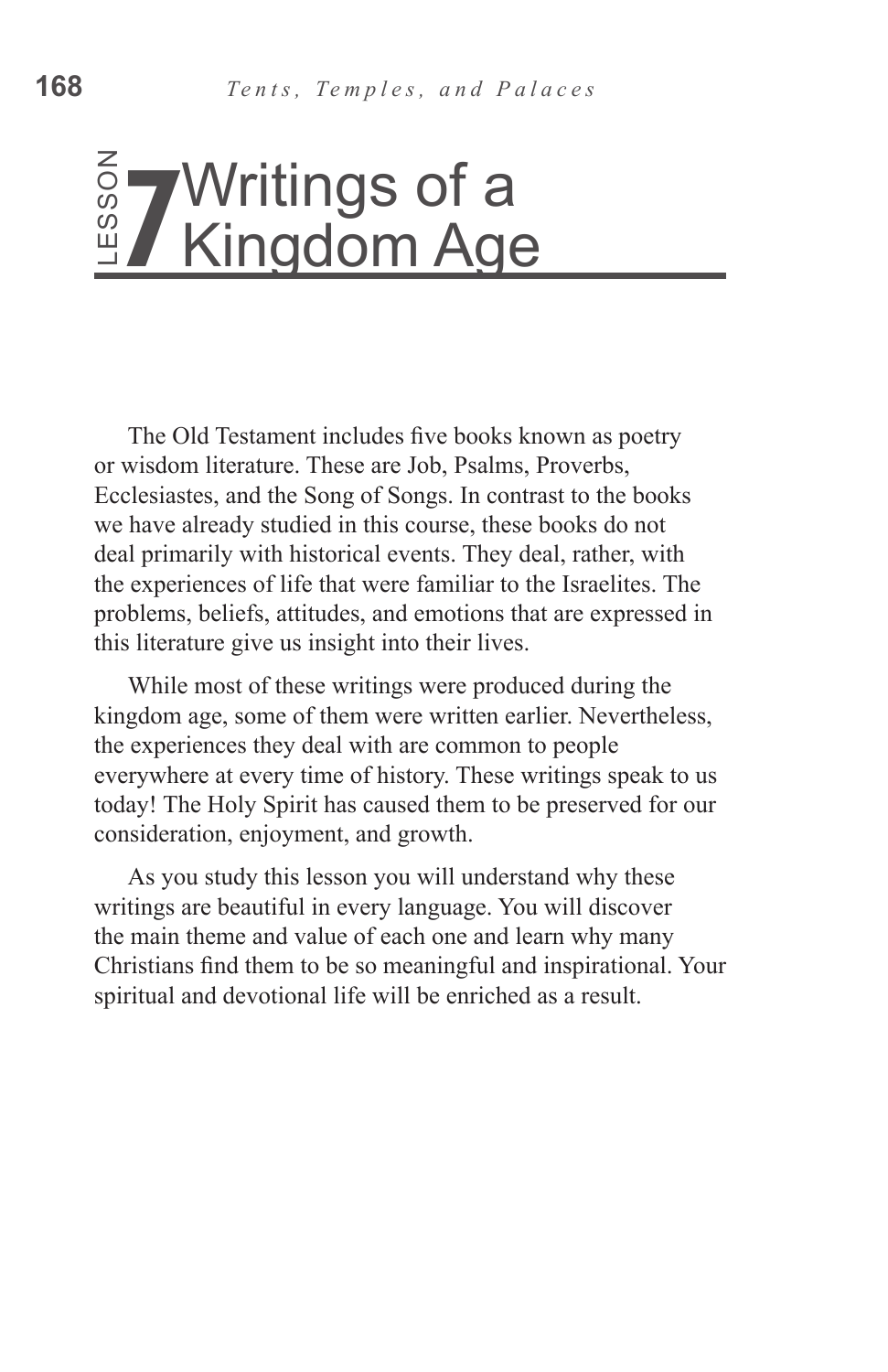## *lesson outline*

The Writings and Their Form Writings for Wisdom Writings for Devotion

## *lesson objectives*

When you finish this lesson you should be able to:

- Name the five books of wisdom and poetry.
- Identify the basic poetic styles found in the writings of wisdom and poetry.
- State the main teaching of the book of Job.
- Summarize the book of Proverbs.
- Identify the main message of the book of Ecclesiastes.
- Describe the book of Psalms.
- Distinguish between the literal and spiritual meanings of the Song of Songs.

### *learning activities*

- 1. Read each of the books of poetry and wisdom in your Bible as directed by the lesson.
- 2. Study the lesson development according to the usual method. Answer each of the questions, review the lesson, and take the self-test. Be sure to check your answers with those given.

### *key words*

| allegorical    | parallelism | synonymous |
|----------------|-------------|------------|
| antithetic     | philosophy  | synthetic  |
| interpretation | poem        | translated |
| intimate       | rhyme       | wisdom     |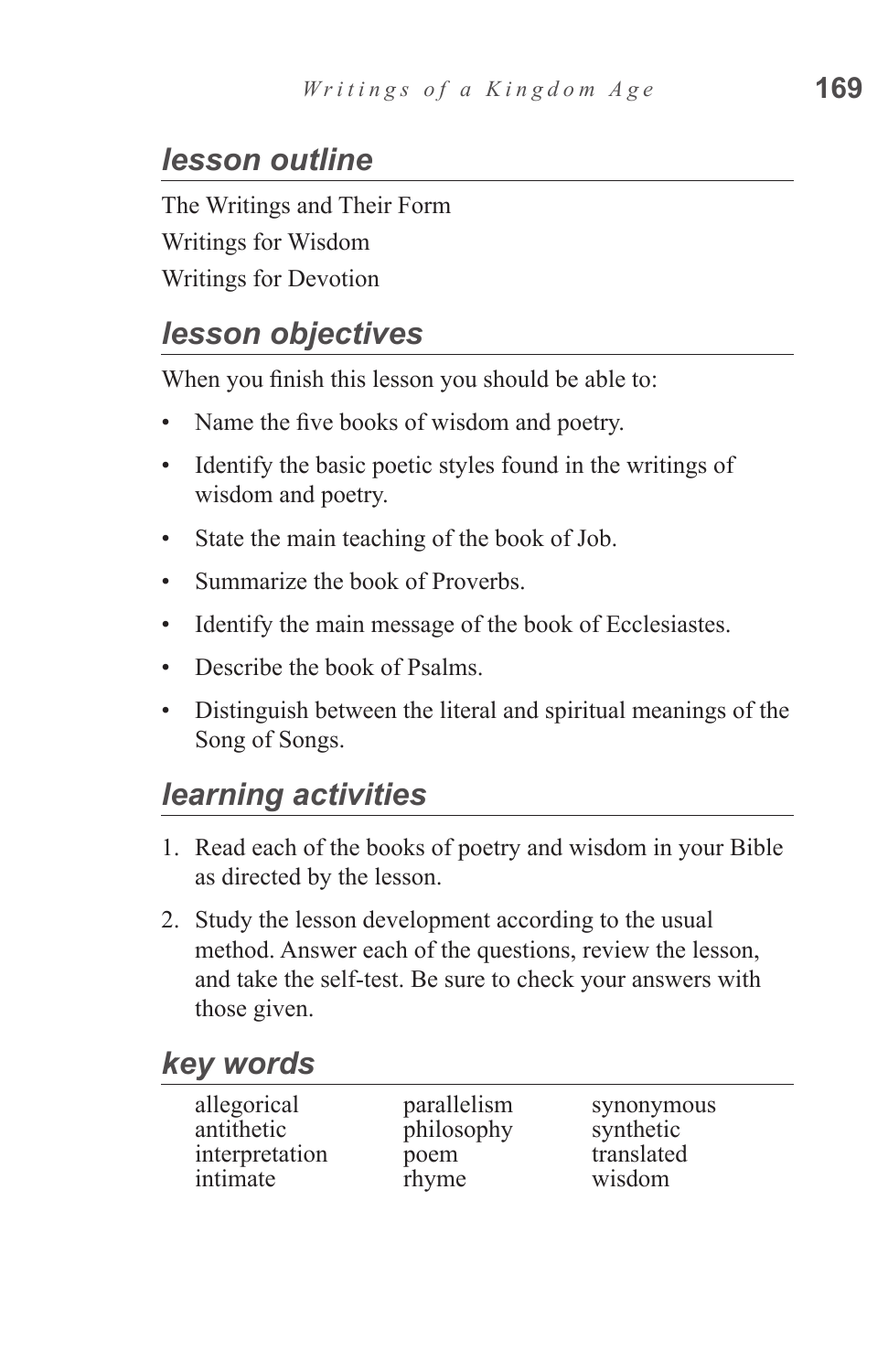## *lesson development*

# **The Writings and Their Form**

## The Writings

**Objective 1.** *Name the five books of wisdom and poetry.*

The books of the Bible which we will study in this lesson include those which many people regard as their favorites. Among the authors of these books were kings, prophets, poets, and common people. But though we are living in a time and culture different from theirs, the basic teachings of their writings are still valuable to us. These books show us that God relates to our lives in practical ways. He is concerned with our suffering, our business, our family life, and our desire to worship Him.

# *Application*

| <b>1</b> The five books of poetry and wisdom are             |
|--------------------------------------------------------------|
|                                                              |
| The book of the Bible that comes immediately before Job      |
|                                                              |
| immediately follows Song of Songs (or Song of Solomon)<br>1S |
|                                                              |
|                                                              |

## Their Form

**Objective 2.** *Identify the basic poetic styles found in the writings of wisdom and poetry.*

The books of wisdom and poetry are written in a poetic style called *parallelism.* This style is the main feature of Hebrew poetry. Parallelism means that the *thoughts* which are expressed are similar or balanced in some way (parallel). This style is in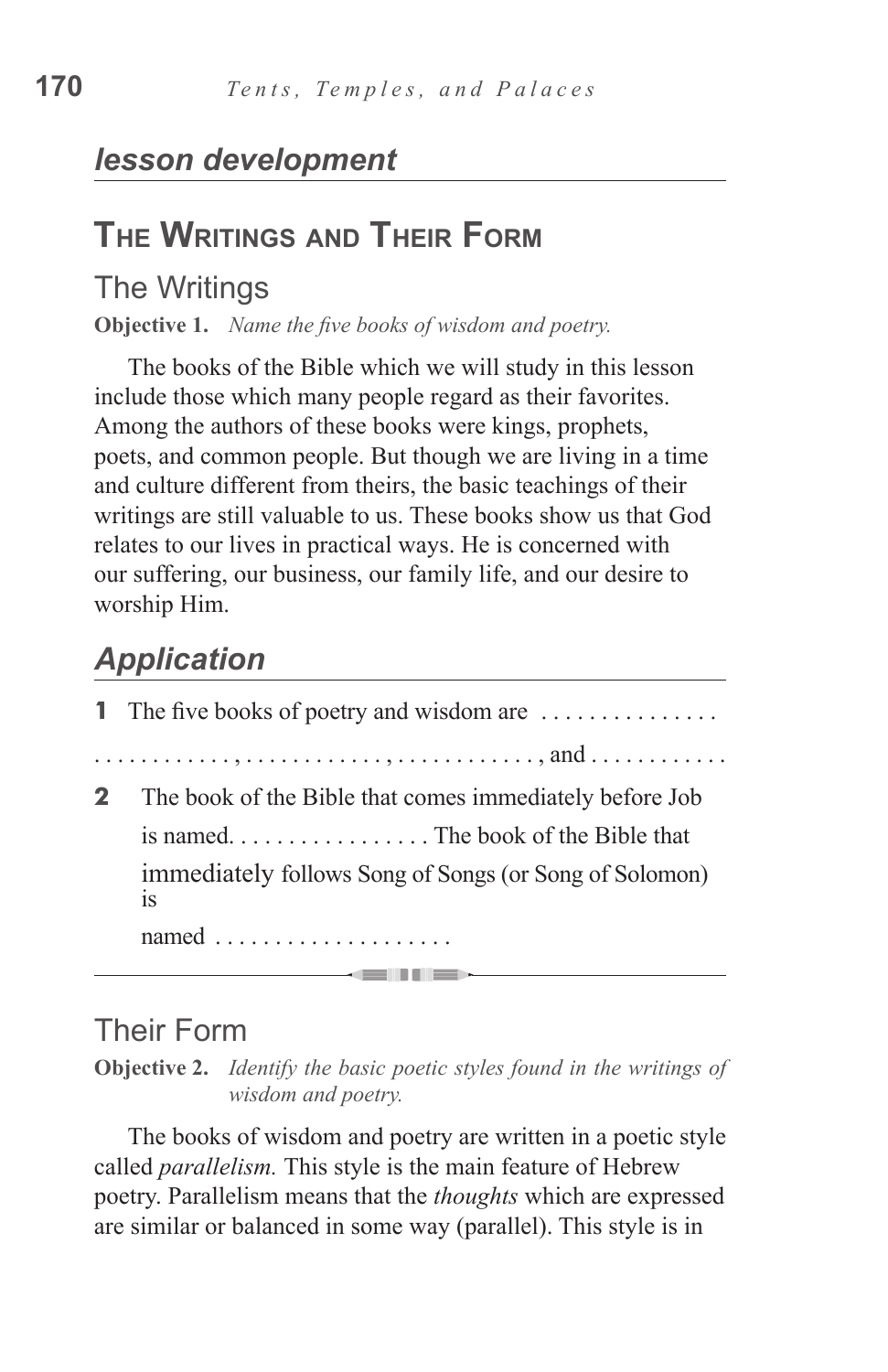contrast to *rhyme,* in which the *sounds* of the words (usually the last word in each line) are similar. Notice this contrast below.

|  | Rhyme: Only one life, 'twill soon be past,<br>Only what's done for Christ will last.                         |
|--|--------------------------------------------------------------------------------------------------------------|
|  | Parallelism: You make springs flow in the valleys,<br>And rivers run between the hills<br>(Psalm $104:10$ ). |

Thus Hebrew poetry has great beauty, but this beauty comes primarily from the thoughts expressed. The wonderful thing about this style is that the beauty of the poetry is not lost when the poem is translated.

# *Application*

**3** The beauty of Hebrew poetry (parallelism) can be kept when the poetry is translated because it

- **a)** lies in the balanced thoughts which can be put into other words.
- **b**) has to do with special words which have the same sound and length.
- **c)** can be found even if the meaning of the words cannot be understood.

and the state of the state

There are three main kinds of parallelism:

- 1. *Synonymous—*the second line repeats the meaning of the first in different words.
- 2. *Synthetic—*the second line adds a new thought to the first (on the same theme or subject).
- 3. *Antithetic—*the second line gives a thought whose meaning is opposite to that of the first.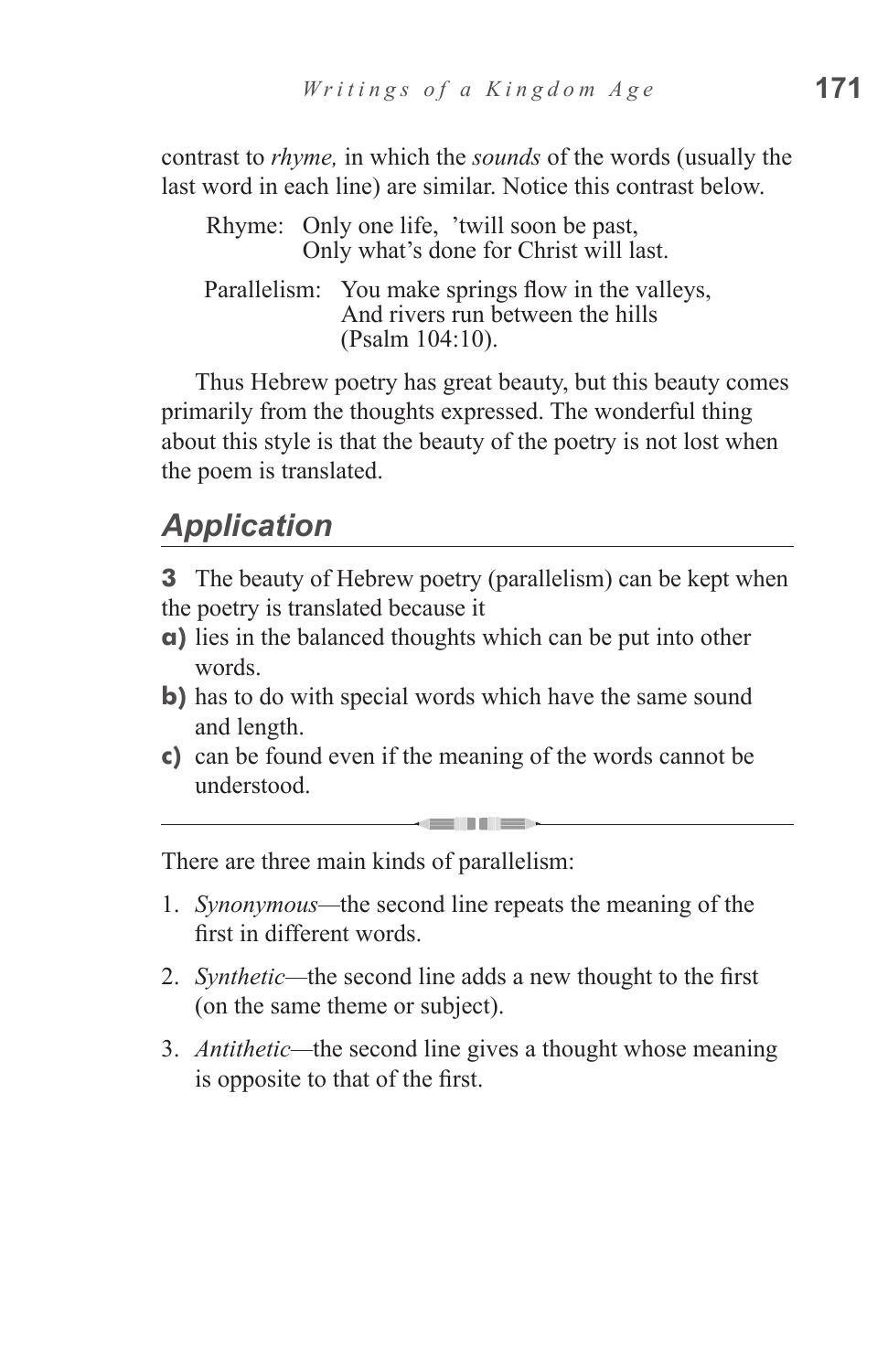# *Application*

**4** Match each example of poetic style (left side) to the word which names it (right side).

- **a** Evil people are trapped in their own sin, While honest people are happy and free.
- **b** When I survey the wondrous cross, My richest gain I count but loss.
- **c** Evil does not grow in the soil, Nor does trouble grow out of the ground.
- ... **d** How hard it is to fmd a capable wife! She is worth far more than jewels!
- **e** He protects everyone who loves him, But he will destroy the wicked.
- 1) Rhyme
- 2) Synonymous
- 3) Synthetic
- 4) Antithetic

As you read these books of poetry and wisdom, try to recognize each of these different kinds of parallelism.

and in the se

# **Writings for Wisdom**

# Job—Dealing With Suffering

*Read Job 1–15, 28–35, 38–42*

**Objective 3.** *State the main teaching of the book of Job.*

It is likely that Job lived during the times of the patriarchs between Abraham and Moses. He is referred to in the book of Ezekiel along with Noah and Daniel (Ezekiel 14:14, 20). The book which bears his name is probably the oldest of the Bible books; it is also a poetic masterpiece. Its theme is human suffering—one of humanity's universal, unsolved problems.

The key word of the book is *test* or *trial.* Job spoke of God, "'When he has tested me, I will come forth as gold"' (Job 23:10). A simple outline of the book is as follows: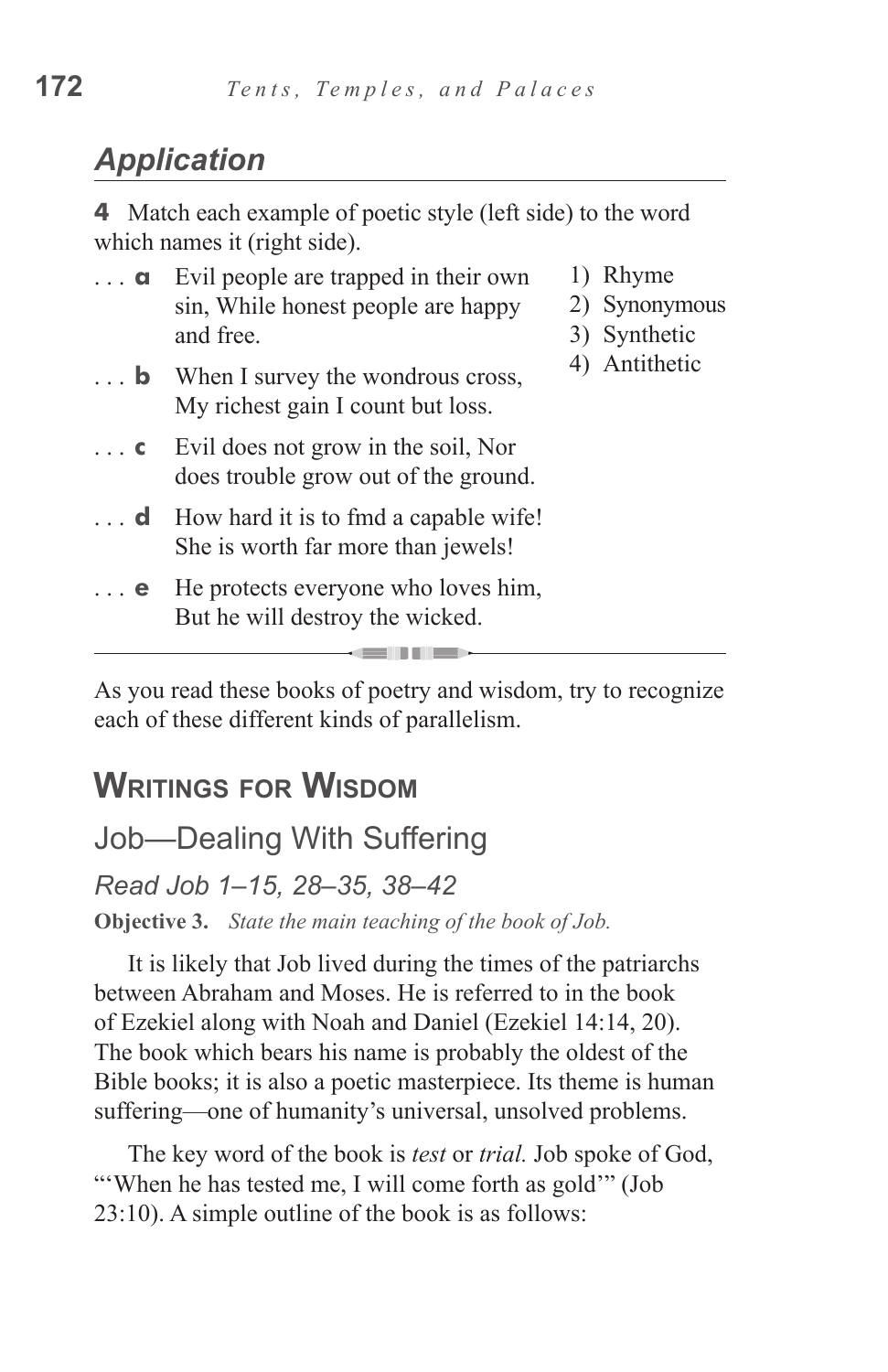- 1. *Job 1:1–3:26.* Job and his three friends are introduced; Job has been reduced to poverty and misery.
- 2. *Job 4:1–31:40*. Job and his three friends discuss his suffering.
- 3. *Job 32:1–37:24.* Elihu speaks; he says that suffering is a means of purifying and chastening.
- 4. *Job 38:1–41:34.* God speaks; man cannot understand all the ways of the Creator, for His ways are above man's ways.
- 5. *Job 42:1–7.* Job worships God; his fortunes are restored to him in double measure.
- In the book four basic views or ideas about suffering can be seen. We may call these views that of Satan, of the saint, of the sufferer, and of the Savior.
- 1. *Satan's view:* People serve God only for the riches and honor it brings (Job 1:1–2:8). He used this philosophy later when he tempted Jesus (Matthew 4:1–11).
- 2. *Friends' view:* (the view of Job's friends Eliphar, Bildad, and Zophar, who agree for the most part): The righteous are always rewarded and the sinner always suffers. Thus, they concluded, Job as a great sufferer must have been a great sinner (Job 4:7).
- 3. *Sufferer's view:* (the view of Elihu): Suffering is always the Father's discipline to bring us back to His purpose. Elihu's speeches are a far more just defense of God.
- 4. *Savior's view:* God revealed himself to Job. He teaches that the godly are allowed to suffer so that they might see themselves. Job, although a good man, was self-righteous.

The book of Job shows us that trials and suffering are not always for our punishment. Sometimes they are allowed to come into our lives so that we may be trained and educated. An athlete, for example, does not undergo strict discipline for punishment. His discipline prepares him to run the race. In the same way God is always preparing us for the work we each must do. And sometimes He does this through the discipline of trials and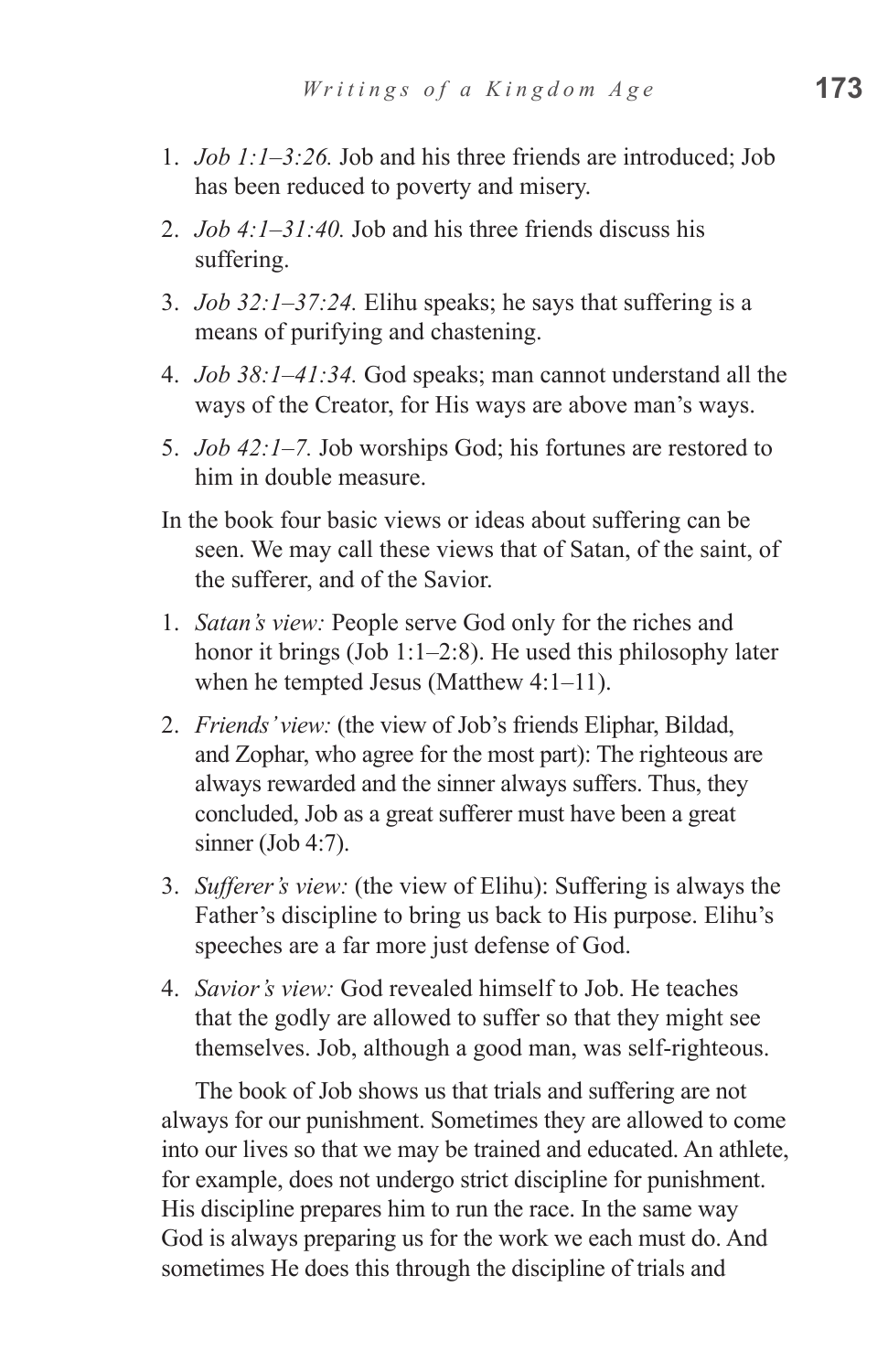suffering. He has a wise purpose in it all. He wants to show us His wisdom.

# *Application*

**5** A person who had the "Savior's view" concerning suffering would say that when we suffer we

- **a)** need to ask ourselves if we should continue to serve God.
- **b**) find out that it is a result of our disobedience.
- **c)** come to know ourselves and God in a new way.

**6** Which of the following statements is the best description of the main teaching of the book of Job?

- **a)** Man cannot understand the ways of God, so he must accept all the suffering he experiences as punishment for his sin.
- **b)** Suffering is not always the result of sin, but godly people who experience it should respond to God in humility and worship.

all lias

**c)** People who serve God faithfully do not go through trials because God does not allow them to suffer.

Proverbs—Dealing With Life

*Read Proverbs 1–10, 13–16, 29–31*

**Objective 4.** *Summarize the book of Proverbs.*

The book of Proverbs is a marvelous collection of wise sayings. The Jews likened it to the outer court of the temple, the place where the Jew met other people. Proverbs is the godly man on his feet, for it seems to show us that godliness is practical. Every relationship is mentioned. In it we find our duty to God, our neighbor, our parents, our children, and even our country all mentioned.

The author of most of the book of Proverbs was Solomon. He was so wise that he was described as actually representing wisdom in himself (1 Kings 3:3–28; 4:29–30; 5:12). Many foreign rulers sought his advice (2 Chronicles 9:1–24). Along with Solomon (Proverbs 1:1, 10:1), the following additional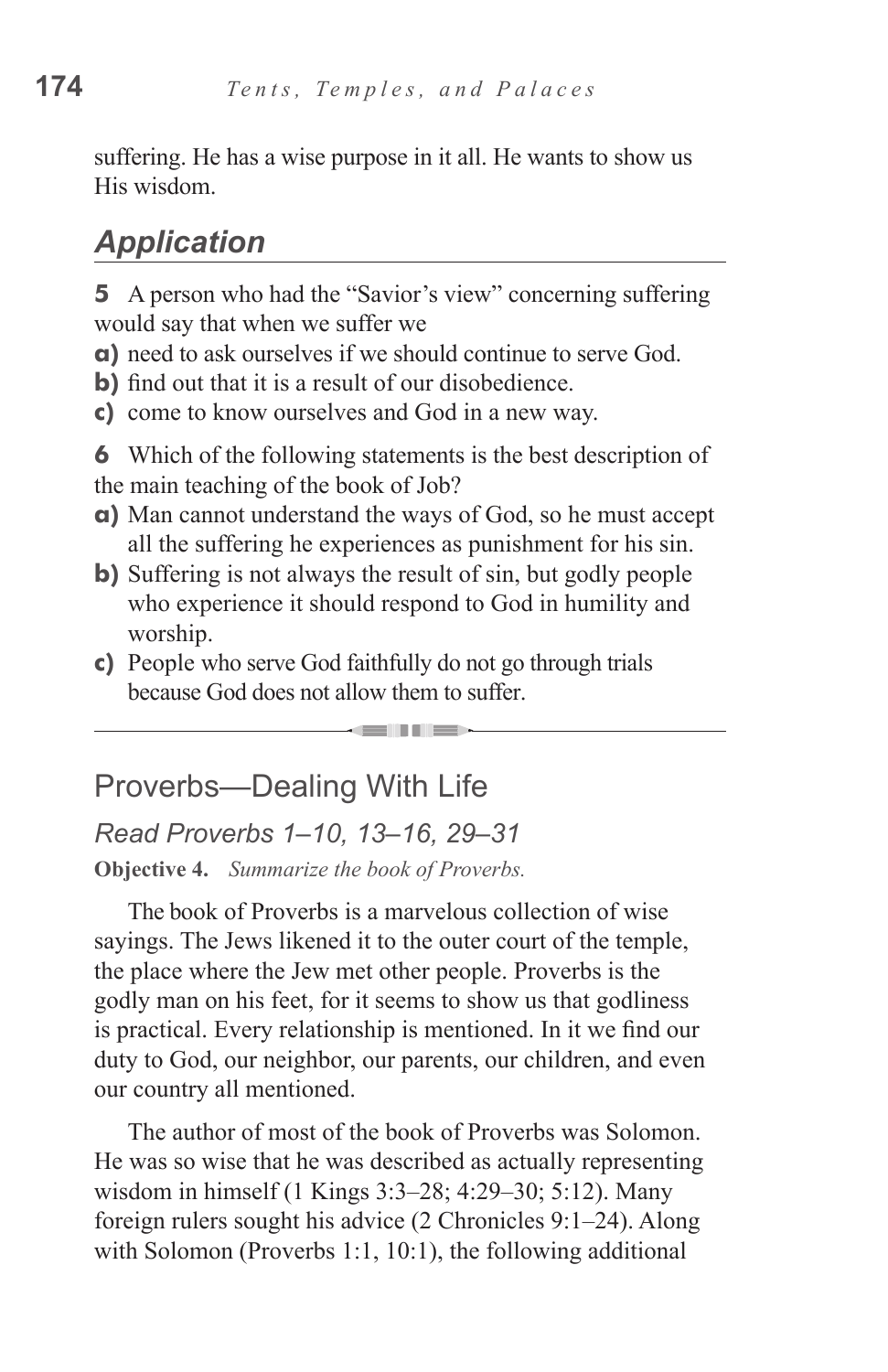authors are mentioned: a) The words of the wise (22:17); b) The Proverbs of Solomon copied by the men of Hezekiah (25:1); c) Agur (30:1); and d) King Lemuel (31:1). The book of Proverbs may be divided into three main sections:

- 1. Counsel for young men: chapters 1–10.
- 2. Counsel for all humankind: chapters 11–20.
- 3. Counsel for kings and rulers: chapters 21–31.

A notable part of this remarkable book is chapter 8. It is a forceful, beautiful description of wisdom. Many students of the Bible have noticed similarities between this chapter and certain descriptions of Jesus Christ which are found in the New Testament. In Colossians 2:3, for example, Christ is described as the One "in whom are hidden all the treasures of wisdom and knowledge." For a refreshing exercise, as you read verses of Proverbs, try putting the name *Christ* in place of the word *wisdom.*

# *Application*

**7** Compare Proverbs 8:23–31 with John 1:1–2 and Hebrews 1:2. In your notebook, name two things about wisdom (Proverbs 8:23– 31) which are also true of Christ (John 1:1–2, Hebrews 1:2).

**8** Read in your Bible the verses in Proverbs given in the references below (right side). Then match each one to the subject it deals with (left side).

| $\ldots$ <b>a</b> Gossip                 | 1) $3:5-6$              |  |  |
|------------------------------------------|-------------------------|--|--|
| 2) $6:6-8$<br>$\ldots$ <b>b</b> Idleness |                         |  |  |
| $\ldots$ . Dishonesty                    | $3)$ 11:1<br>4) $11:13$ |  |  |
| $\ldots$ <b>d</b> Humility               | 5) $16:18$              |  |  |
| e Guidance                               |                         |  |  |
| $\dots$ f Honesty                        |                         |  |  |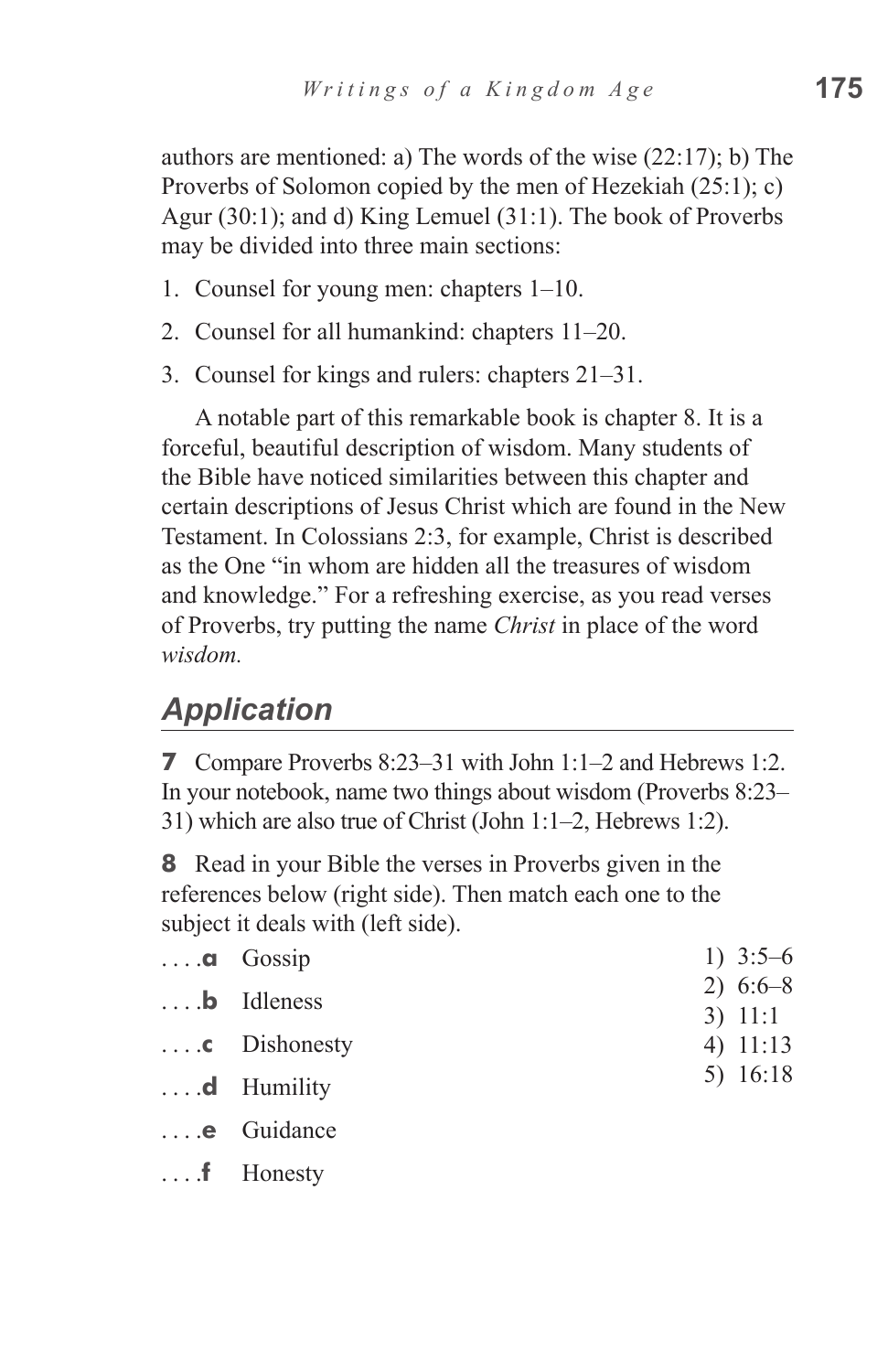**9** The contents of all the book of Proverbs can best be summarized as

**a)** a group of wise sayings concerning our duty to God.

**b)** an explanation of how kings should behave.

**c)** practical wisdom applicable to all of life's relationships.

and the first state.

## Ecclesiastes—Dealing With Despair

#### *Read Ecclesiastes 1:1–12:14*

**Objective 5.** *Identify the main message of the book of Ecclesiastes.*

Ecclesiastes is a statement of a human philosophy of life. It is like a record of all that the human mind can think and religion can offer. The arguments in the book are not God's arguments; they are God's record of humanity's arguments. Some of the arguments which are presented by man are in opposition to teaching found elsewhere in the Bible (see 1:15; 3:19; and 8:15).

The author identifies himself as "Solomon son of David, king of Israel" (1:1). Many believe that this book is a dramatic account of Solomon's own experience. The author asks a question: what is most valuable as a goal for life? He doubts that there really is an answer to this question. His experience shows that everything people seek after for satisfaction brings only despair. They seek satisfaction apart from God (1:1–3). They seek satisfaction in science (1:4–11). Philosophy does not give them an answer  $(1:12-18)$ . Neither does pleasure  $(2:1-11)$ including happiness, drunkenness, work, possessions, wealth, and music. All are empty.

The author turns to materialism (2:12–26), an attitude of fatalism (3:1–15), and general but impersonal religion (3:16– 22). These are also vain. It is not easy to please God (5:1–8), and riches bring no joy (5:9–16). Neither does being good  $(7:1-12)$ .

Finally, he comes to an important conclusion: "Fear God and keep his commandments, for this is the whole duty of man"  $(12:13)$ .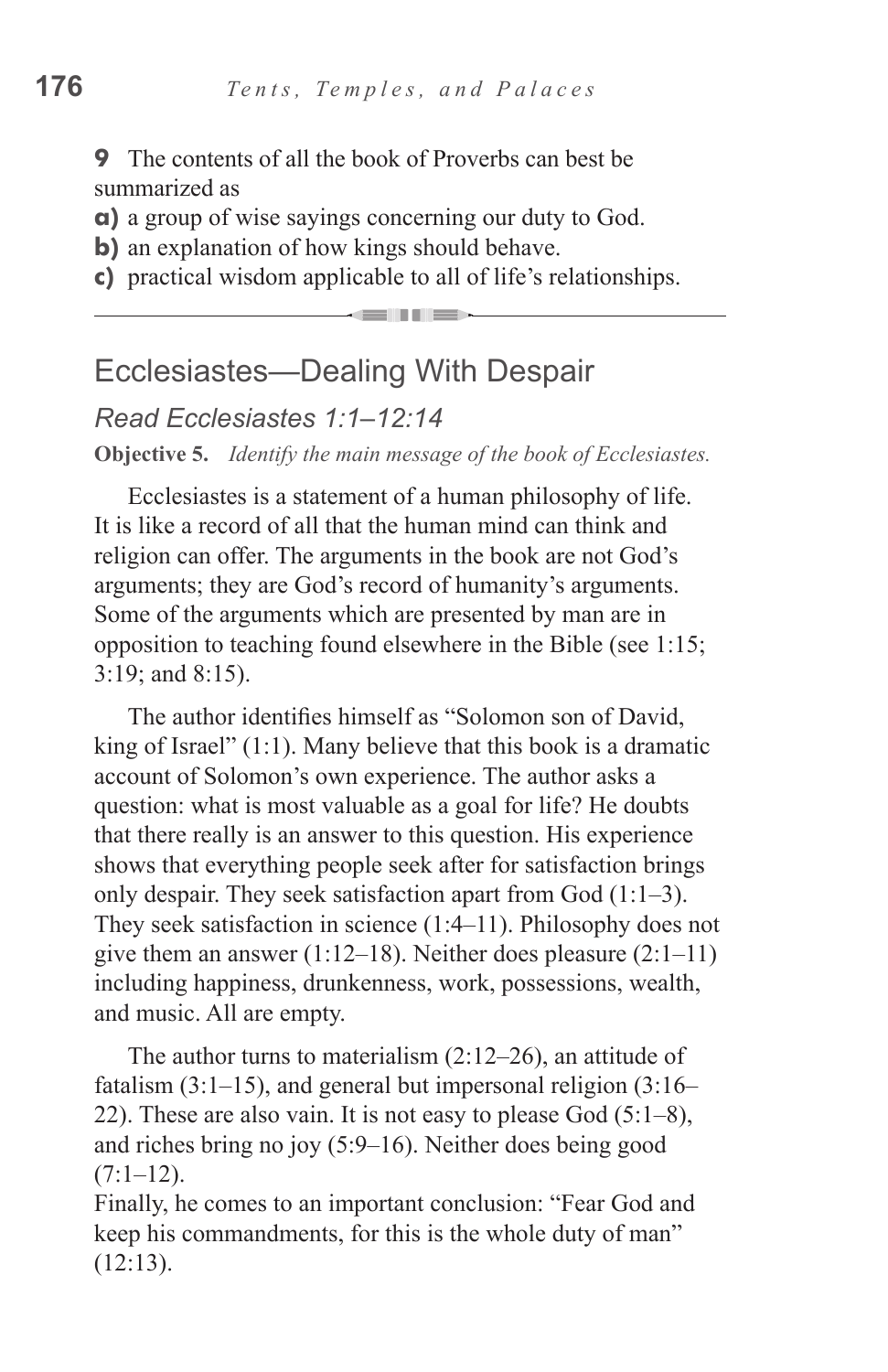# *Application*

**10**What is the main message of the book of Ecclesiastes?

- **a)** It gives us a record of Solomon's thoughts concerning riches and wealth.
- **b**) It shows us that there is nothing worth doing.
- **c)** It teaches us that everything eventually brings despair except obedience to God.
- **d)** It points out that rich and poor men will all meet the same fate.

# **Writings for Devotion**

God created humans for fellowship with Him. As we have learned from the message of Ecclesiastes, humanity finds no meaning for life apart from fellowship with God. One of the main ways in which a believer has fellowship with God is through worship. When we worship God, we recognize His worth. We may be busy working for God, but only our true devotion and personal expression of worship to Him will bring lasting satisfaction. The two books of poetry we study in this section are both examples of and means for this experience.

Psalms—Praise and Prayer *Read Psalms 1–41, 79–91, 119–150* **Objective 6.** *Describe the book of Psalms.*

For more than 2,000 years the book of Psalms has been one of the most popular and best-loved books in the Old Testament. Beginning from the time of David, the Israelites used these songs in their worship of God. Christians today of every race and nation use them and sing from them. Their great popularity comes from the fact that they deal with the common experiences of the human race.

The title *Psalms* means "Praise" or the "Book of Praises." The Psalms magnify and praise the Lord. His names, His word, and His goodness are all honored.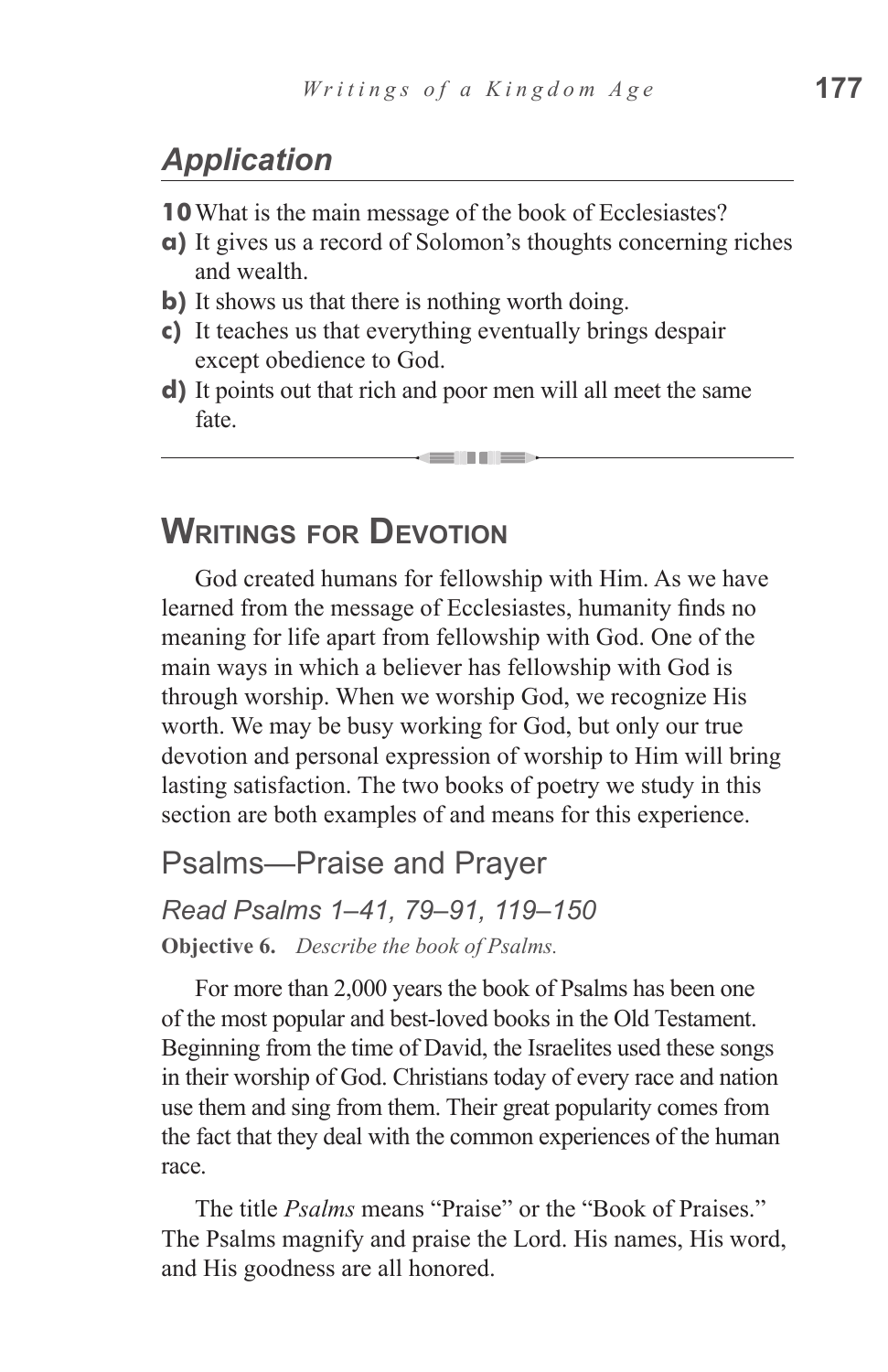About two-thirds of the Psalms name a specific author; among these are David (who wrote 73), Asaph (12), the sons of Korah (10), Solomon (2), and Moses (1). Ethan and Heman, two men compared for wisdom with Solomon (1 Kings 4:31), wrote one each.

But remember, Asaph was David's appointed choir master. The sons of Korah seem to have been a special group of singers from the Levites in David's day. Many of the Psalms that name no author seem to fall naturally to David. The shadow of David is everywhere in the Psalms. He shared his life openly with us, and his writings have given each of us an opportunity to know that God cares for us even in discouraging moments.

In the traditional collection, the 150 Psalms are divided into five units or "books." Each unit ends with a statement of praise. The five units are as follows: 1) Psalms 1–41; 2) Psalms 42–72; 3) Psalms 73–89; 4) Psalms 90–106; and 5) Psalms 107–150. Of course, each psalm is also a single unit in itself.

The Psalms can also be divided into groups according to their theme or subject. These groups include the following: Prayers of the righteous, songs of repentance and confession, songs of praise, songs about Israel's history, songs about the Messiah (Jesus), songs in distress, and songs of instruction.

## *Application*

**11**Read each of the Psalms listed below (left side) and match it to the group to which you believe it belongs (right side).

- **a** Psalm 1
- **b** Psalm 32
- **c**  Psalm 105
- **d**  Psalm 111
- **e**  Psalm 142
- **f**  Psalm 149
- 1) Repentance and confession
- 2) Instruction
- 3) History
- 4) Distress
- 5) Praise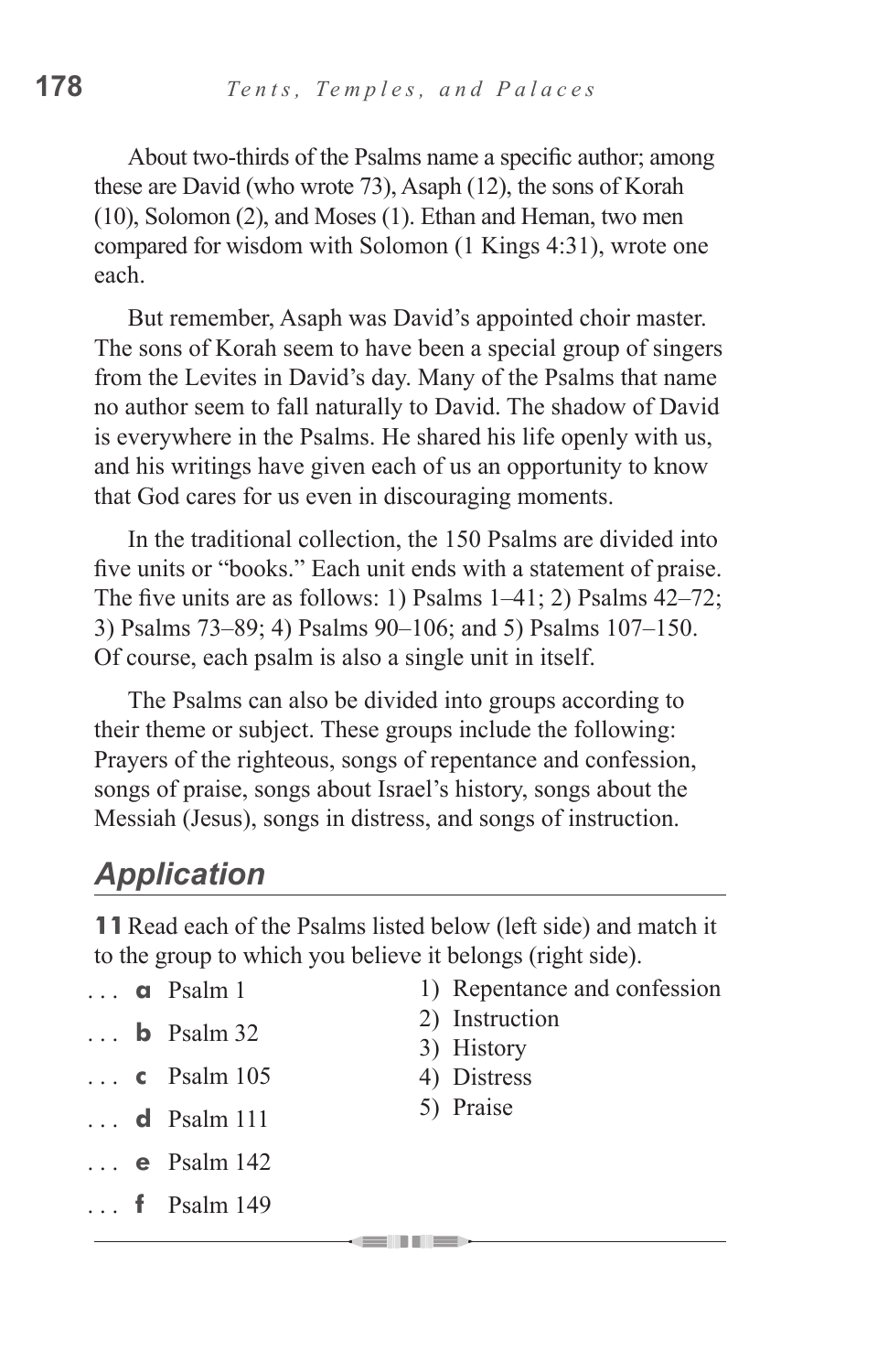The Psalms also contain many prophecies concerning Christ, the Messiah. Many of these were fulfilled in His first coming; others will be fulfilled when He comes again.

# *Application*

**12**Read in Psalms each of the verses listed in the references below. After each reference, write a word or two saying what it tells about Christ.

The Psalms show us an important principle we must all learn to follow in our relationship with God: honesty. Fellowship with God, like fellowship with a friend, demands truth. The attitude David showed in the Psalms gives us an example of what God expects from us in worship and prayer. God wants us to express our true feelings. Whether you are like David was—in the temple of worship, the cave of hiding, the pit of despair, or the dance of joy, there is a psalm to express your feeling. Make the Psalms your personal book.

# *Application*

**13**Read 2 Samuel 11 and 12. Then read Psalm 51. What was David's response to the message of God's prophet?

**14**What did David say in Psalm 5:3?

. . . . . . . . . . . . . . . . . . . . . . . . . . . . . . . . . . . . . . . . . . . . . . . . . . .

. . . . . . . . . . . . . . . . . . . . . . . . . . . . . . . . . . . . . . . . . . . . . . . . . . .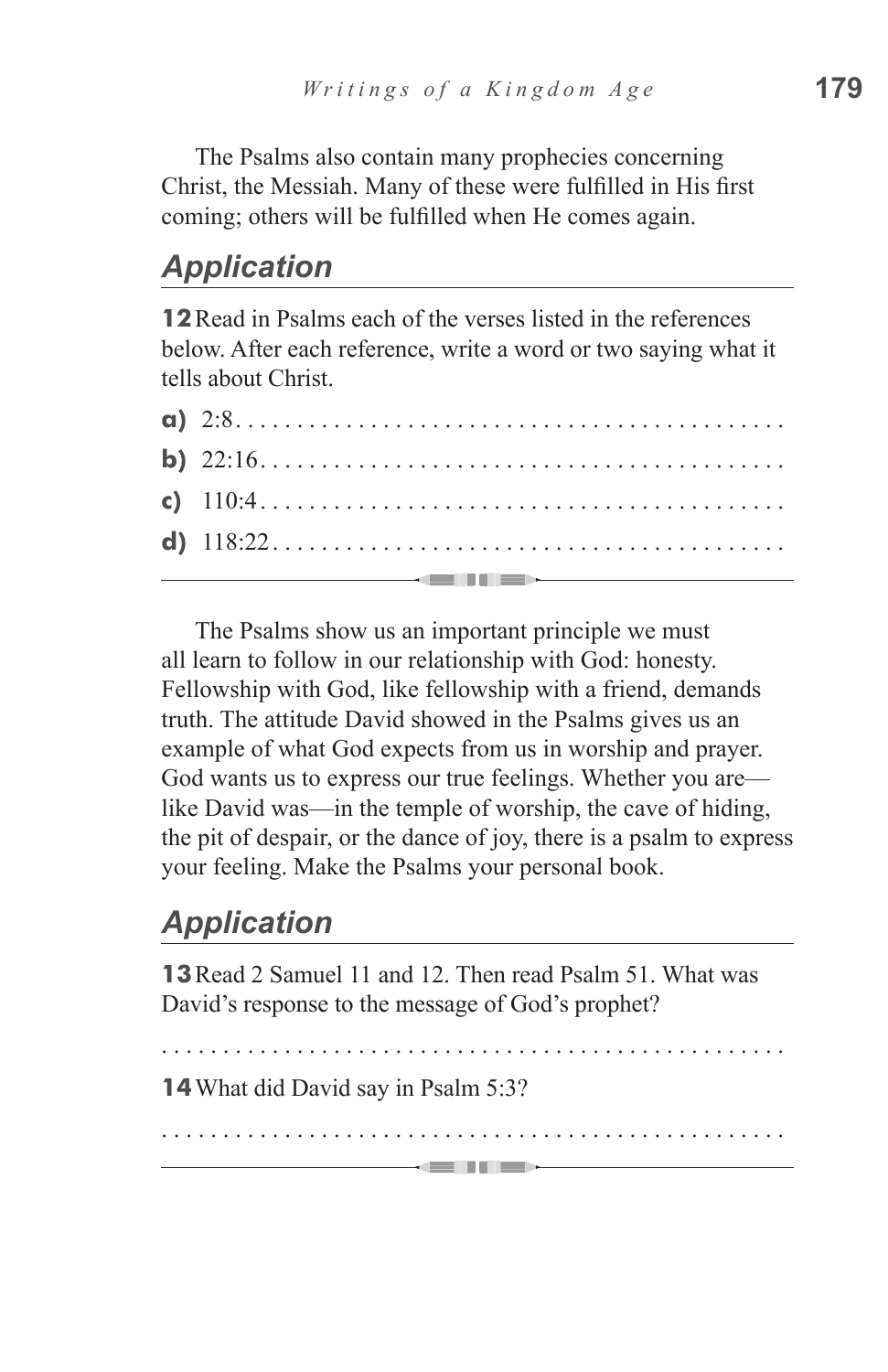Do you have a definite time each day of devotion, praise, and prayer? If you do not, will you choose a time and begin now? It is very important!

#### *Application*

**15** Circle the letter in front of each TRUE statement.

- **a)** Although the Psalms were written long ago, they are used by Christians today.
- **b)** About three-fourths of the Psalms were written by David.
- **c)** The Psalms show us that discouragement and distress are not experienced by godly people.
- **d)** The Psalms have prophecies concerning the death of Christ.

والمرابط والأستراب

**e)** Some Psalms describe events in Israel's history.

#### Song of Songs—Loyalty and Love

#### *Read Song of Songs 1:1–8:14*

**Objective 7.** *Distinguish between the literal and spiritual meanings of the Song of Songs.*

This book is one of the 1005 songs written by Solomon (1 Kings 4:32). The title "Song of Songs" suggests that this was the best of all of them (in some Bibles it is called "Song of Solomon"). Because of its subject, many explanations have been given for its inclusion in the Bible. As we study these explanations, we will discover that this book has a special message for us.

In its literal or actual meaning, the song is about the warm emotions of human love and marriage. The main speakers are a country maiden called the girl of Shulam or the Shulammite (6:13), her lover, and a group of Jerusalem women. According to one interpretation, the country maiden has been taken to the royal court (1:1–2:7). Although the king expresses his love for her, she longs for her shepherd lover (2:8–7:9). At the end, she is reunited with him (7:10–8:14). Many other interpretations have also been given.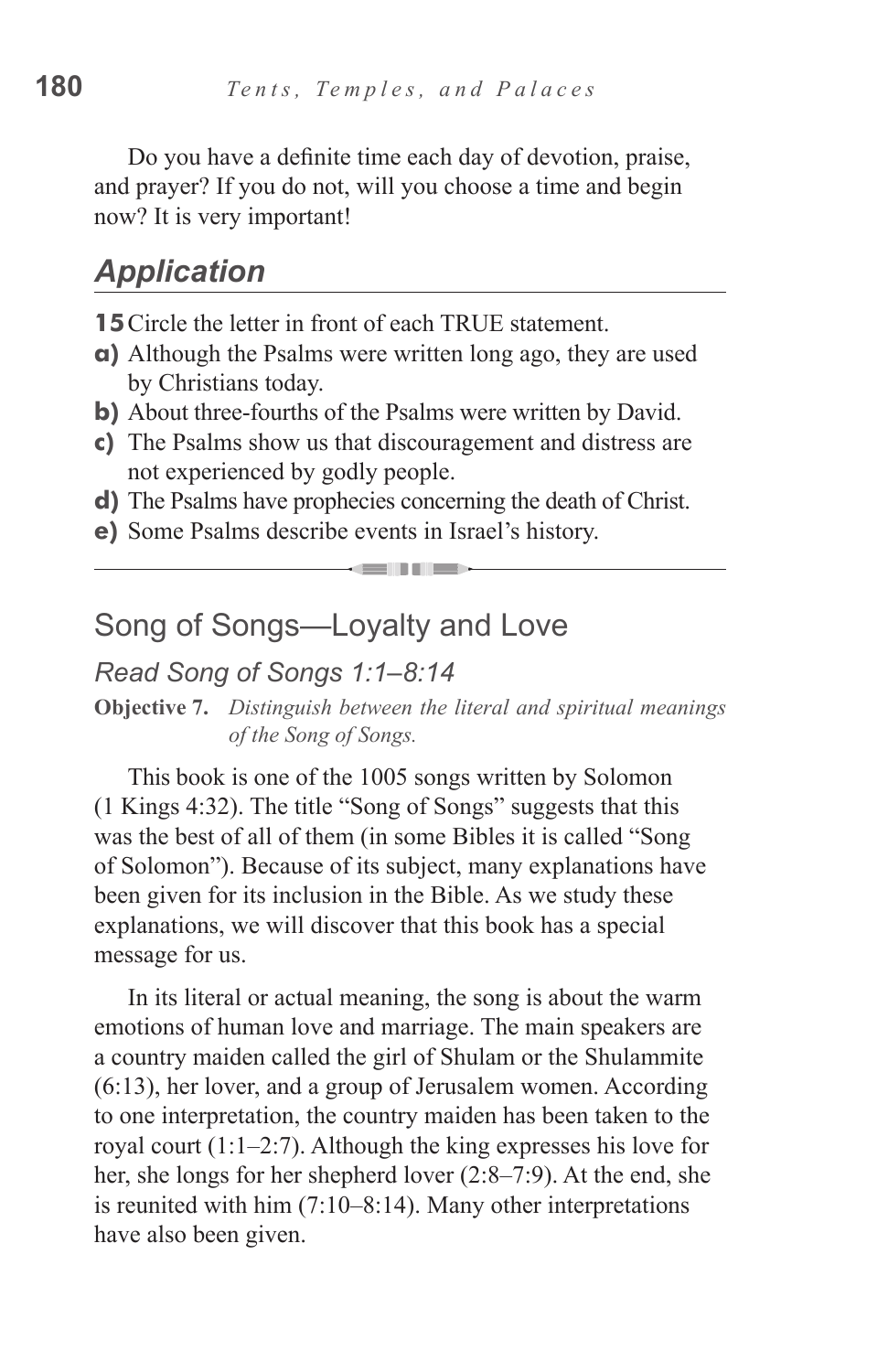The Jewish people saw the Song of Songs as a picture of the relationship between God and His people Israel. It was read each year at the Passover celebration. As the Israelites heard it, they were reminded of God's love for them in their deliverance from Egyptian slavery. The bond between Israel (the Shulammite maiden) and God (her shepherd lover) was so strong that no worldly appeal (the king) could break it. Other passages in the Old Testament also picture the relationship between Israel and God to be like that of a marriage (see Isaiah 50:1; Ezekiel 16, 23; and Jeremiah 3:1–20). This picture is also used in the New Testament, where the relationship between Christ and the church is described as a "marriage" (see Ephesians 5).

# *Application*

**16**Read each statement below concerning the Song of Songs (left side). Match it to the word which names the kind of meaning it portrays (right side).

- **a**  The Shulammite maiden dreams of her 1) Literal  $\mathbf{1}$ 2) Spiritual shepherd lover.
- **b** God's love for Israel is beautiful and intimate.
- **c** The shepherd calls the maiden to come with him.
- **d** Israel is loyal to God who loves her.
- **e** The bond between Israel and God is very strong.

Like the Psalms, the Song of Songs is a call for the believer to enter into an intimate love relationship with God.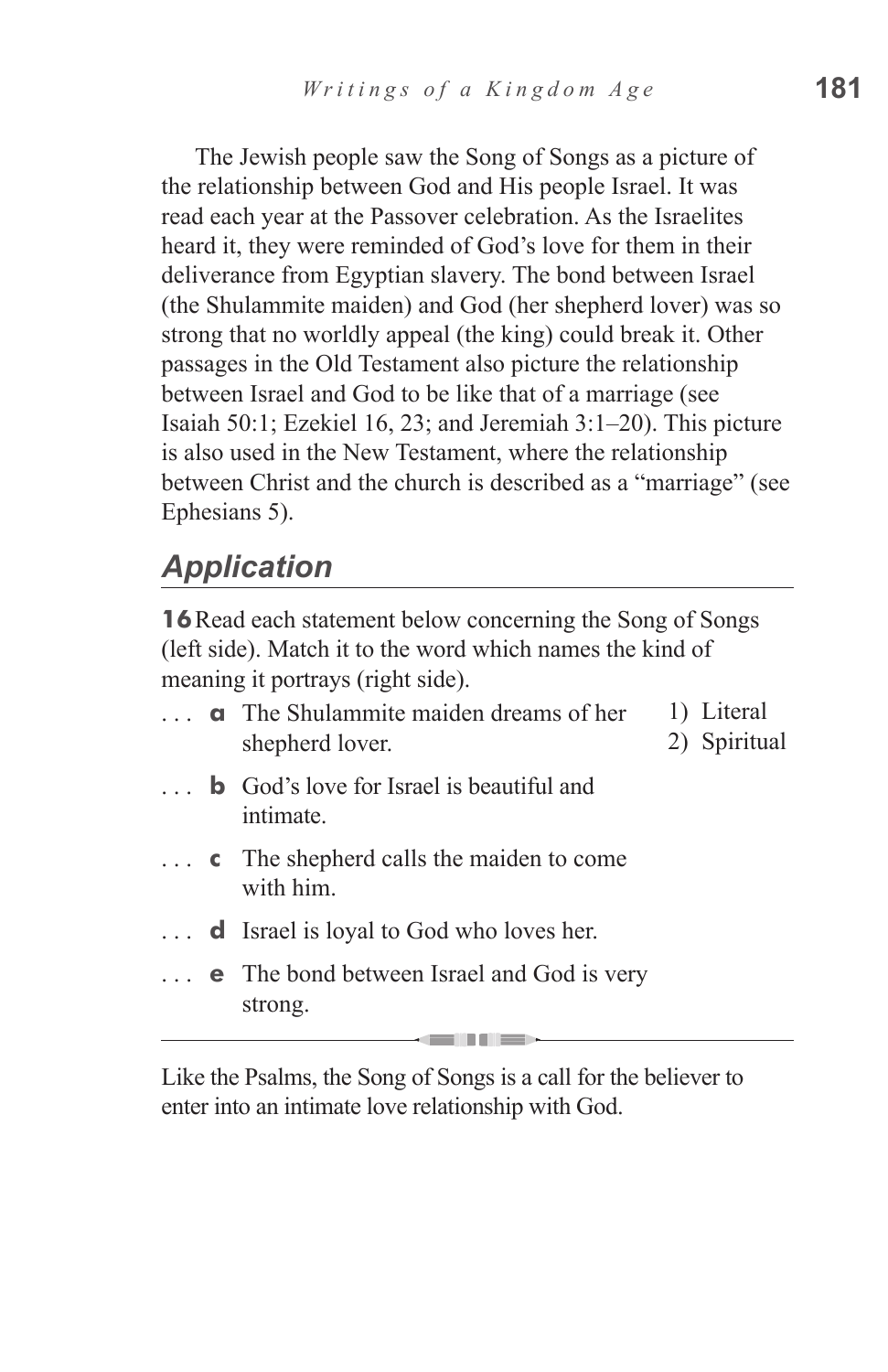# *self-test*

**1** Following is the first line of a verse from Proverbs.

Which would be the second line if the verse is one written in antithetical parallelism? A good man's words are like pure silver

. . .

- **a)** a wicked man's ideas are worthless.
- **b**) they will benefit many people.
- **c)** a righteous man's talk is a fountain of life.
- **2** Circle each TRUE statement about the book of Ecclesiastes.
- **a)** It says that wealth is an unworthy goal in life.
- **b**) It concludes that happiness comes only from obeying God.
- **c)** David was its author.
- **d)** Moses was its author
- **e)** It teaches that hard work brings ultimate happiness.
- **3** The relationship between God and His people is spoken of in the New Testament as that of a "marriage" (Ephesians 5). In the Old Testament, a similar picture can be found in
- **a)** Job.
- **b)** Psalms.
- **c)** Proverbs.
- **d)** Ecclesiastes.
- **e)** Song of Songs.

**4** A person who understood the message of Job would say that Job suffered because God wanted to

- **a)** make him stop leading a sinful and wicked life.
- **b**) teach him new things about himself and God.
- **c)** show him that all his friends understood God's purpose.
- **d)** have Satan see that Job was being judged for his sin.

**5** Suppose you wanted to lead a Bible study on ways to worship and praise the Lord. Which book would be the best to study?

- **a)** Job
- **b)** Psalms
- **c)** Proverbs
- **d)** Ecclesiastes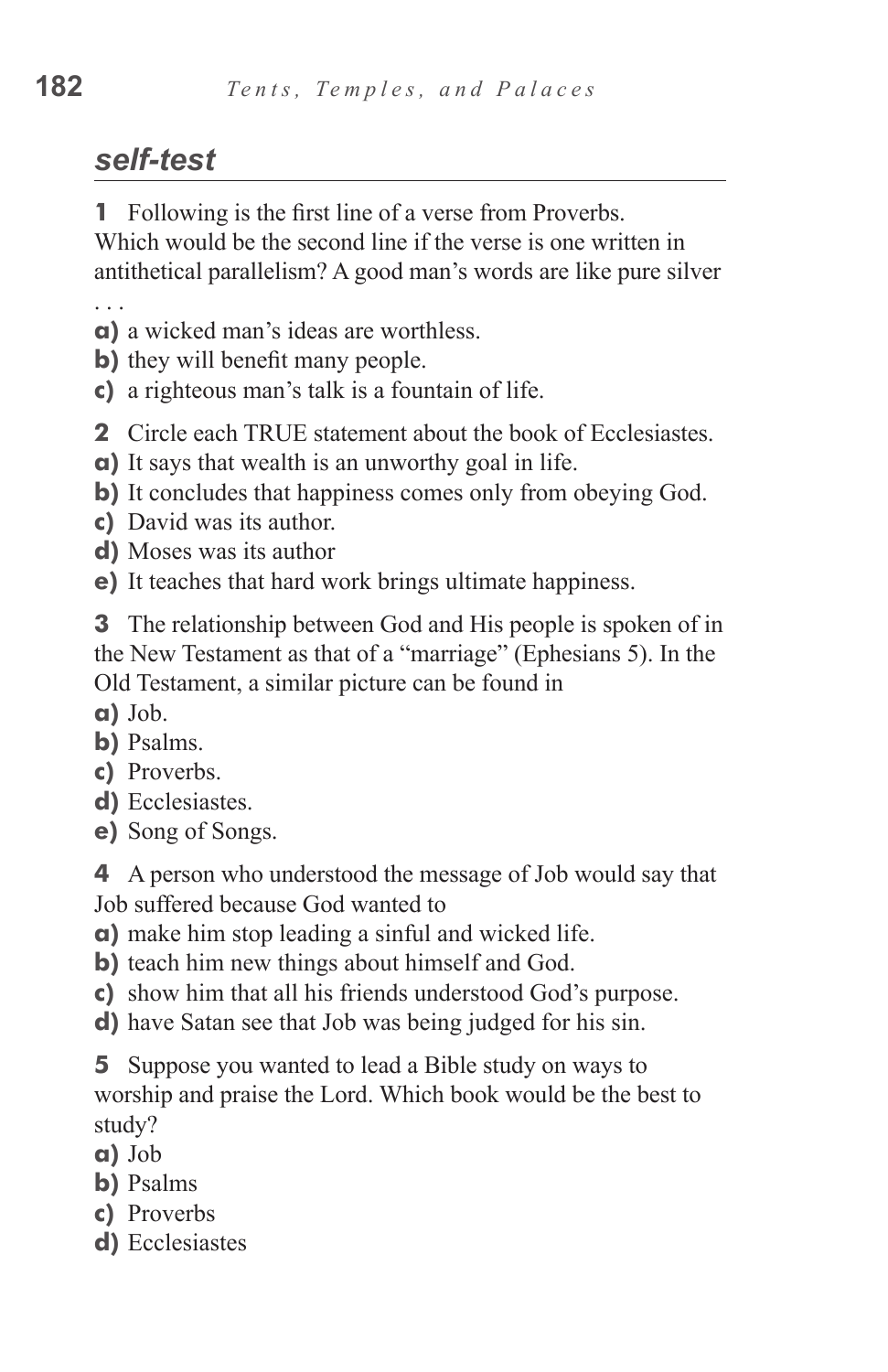**6** The Jews likened the book of Proverbs to the outer court of the temple because it

- **a)** explains the rules about offering different sacrifices.
- **b**) has a section about the duties of the priests.
- **c)** applies wisdom to human relationships.

**7** The verses below are taken from each of the five books of poetry and wisdom. Match each one (left side) to the book to which you think it belongs (right side).

- **a** Praise God with shouts of joy, all people! Sing to the glory of his name; offer him glorious praise!
- **b** Have you asked God to show you your faults, and have you agreed to stop doing evil?
- **c** I have seen everything done in this world, and I tell you, it is all useless. It is like chasing the wind.
- **d** Let me hear your voice from the garden, my love; my companions are waiting to hear you speak.
- **e** Then I knew only what others have told me, but now I have seen you with my own eyes.
- **f** Do not try to talk sense to a fool; he cannot appreciate it.
- 1) Job
- 2) Proverbs
- 3) Ecclesiastes
- 4) Psalms
- 5) Song of Songs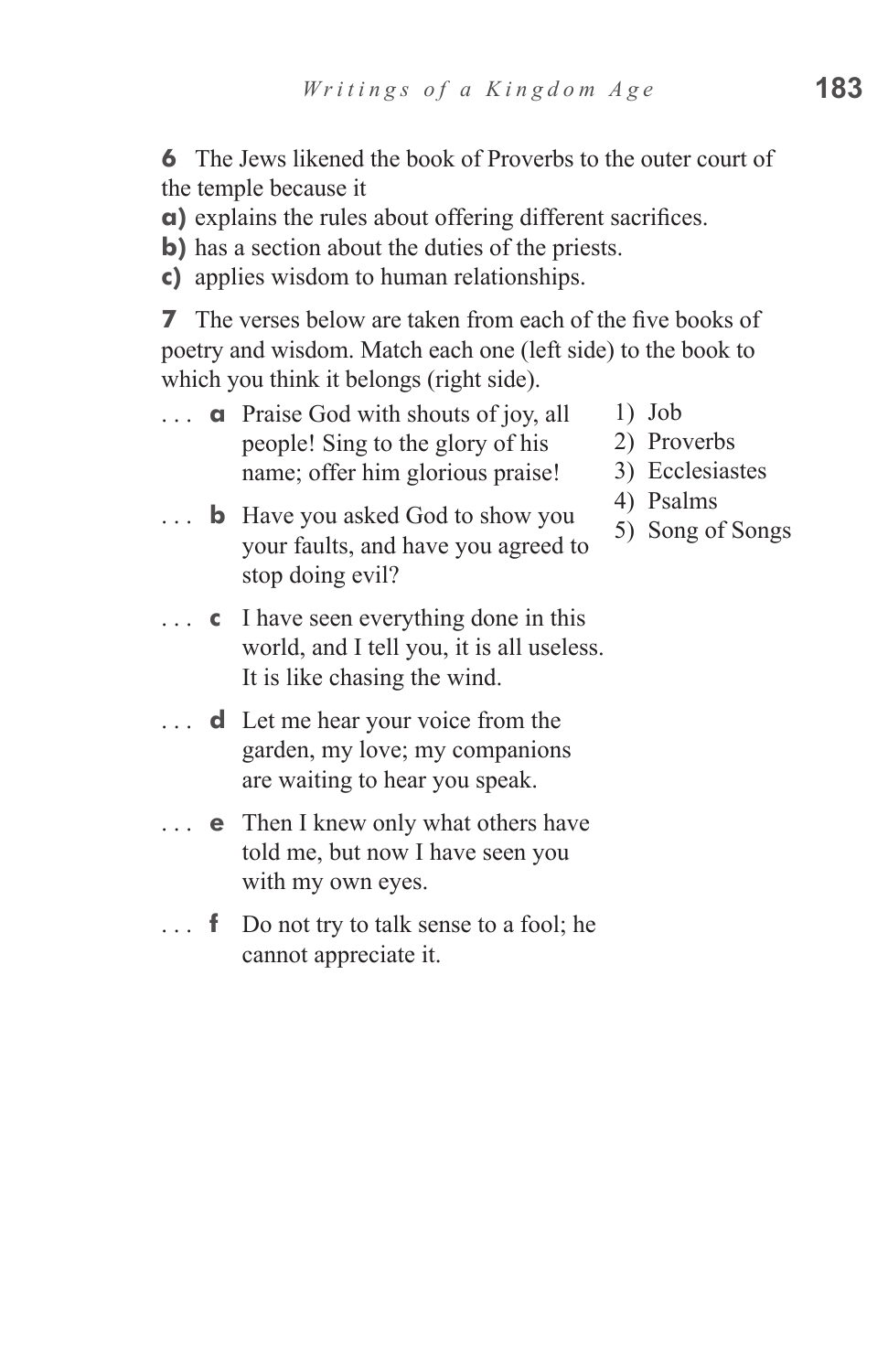# *answers to study questions*

- **9 c)** practical wisdom applicable to all of life's relationships.
- **1** Job, Psalms, Proverbs, Ecclesiastes, and Song of Songs.
- **10 c)** It teaches us that everything eventually brings despair except obedience to God.
	- **2** Esther, Isaiah
- **11 a** 2) Instruction
	- **b** 1) Repentance and confession
	- **c**  3) History
	- **d**  5) Praise
	- **e**  4) Distress
	- **f**  5) Praise
	- **3 a**) lies in the balanced thoughts which can be put into other words.
- **12 a** 2:8; He rules over all the earth.
	- **b** 22:16; His hands and feet were torn or pierced.
	- **c**  110:4; He is a priest in the line of Melchizedek.
	- **d**  118 :22; He is the rejected stone which has become the most important one.
	- **4 a** 4) Antithetic
		- **b** 1) Rhyme
		- **c**  2) Synonymous
		- **d**  3) Synthetic
		- **e**  4) Antithetic
- **13**He confessed his sin and repented.
	- **5 c)** come to know ourselves and God in a new way.
- **14**He said that he prayed to the Lord in the morning.
	- **6 b**) Suffering is not always the result of sin, but godly people who experience it should respond to God in humility and worship.
- **15 a), d),** and **e)** are true